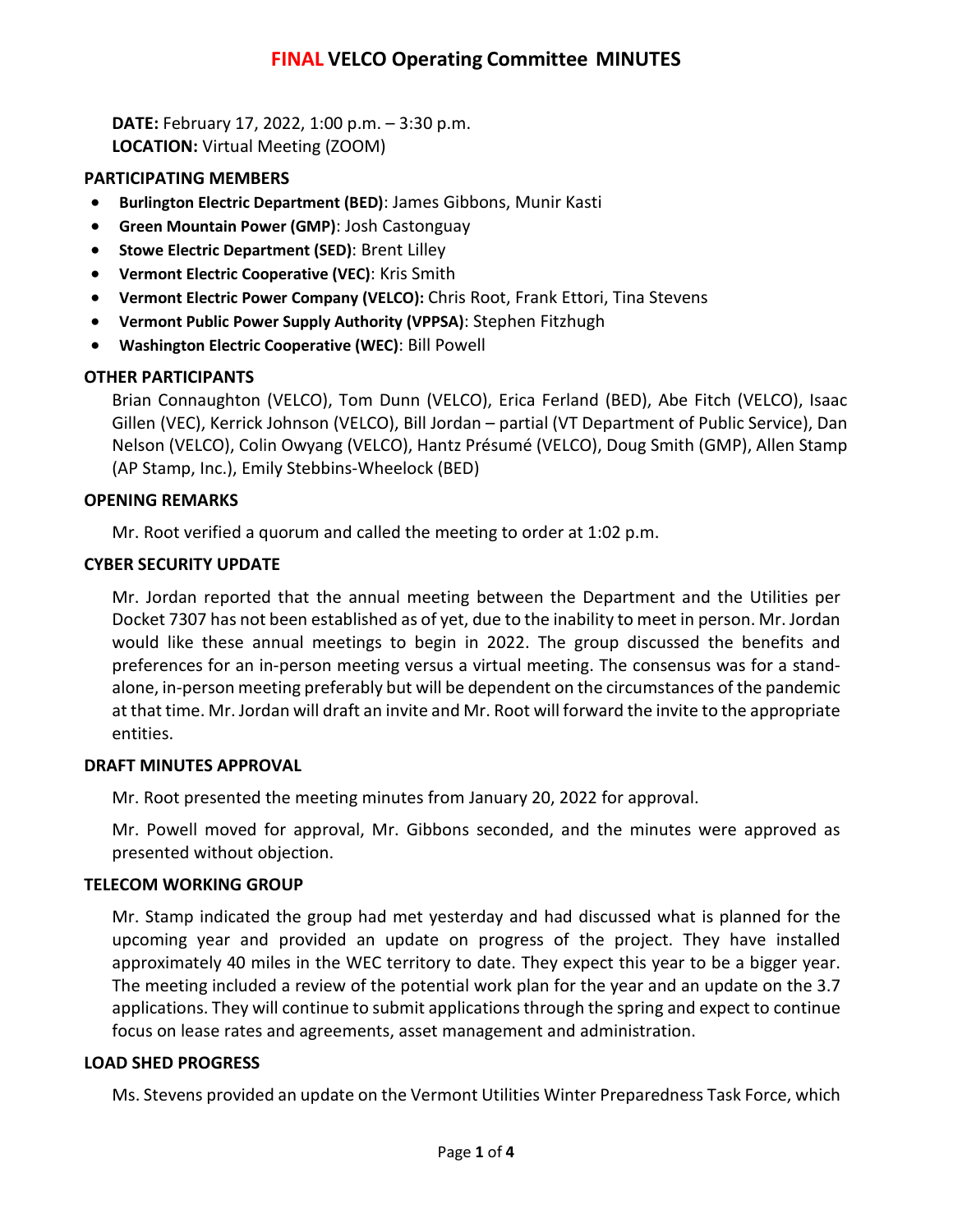# **FINAL VELCO Operating Committee MINUTES**

is meeting bi-weekly. The purpose of the task force is to:

- Maintain awareness of the ISO-NE 21 day Energy Assessment Forecast and Report
- Coordinate plans to accomplish a multi-day load shed event to include load served by utilities without a staffed control center
- Coordinate load shed plans with identified critical loads

Ms. Stevens noted VELCO is distributing ISO-NE's 21-day forecast on a weekly basis. The latest forecast is not predicting an Energy Emergency. Additionally, the fuel inventories appear adequate given the forecast and the fact that winter is almost over.

Good discussions are occurring between the distribution utilities and their customers. There is continued focus and planning surrounding feeder rotation plans. VELCO has left the definition and identification of "critical loads" up to the distribution utilities.

Lastly, Ms. Stevens noted that one of the questions being discussed at the task force is how system load is calculated at the time of an event. There are two options for determining system load: load served vs billable load. Discussion ensued over the pros and cons for each option, noting that agreement and communication with the municipalities is necessary.

## **ISO UPDATE**

Mr. Ettori provided an update:

- Winter performance: Oil inventories are low, but 21-day forecast looks good. Likely no issues this winter. Next winter is still a concern with the same potential issues. ISO-NE is currently working on two long-term objectives.
- Energy prices: Prices have been high this winter. In January, second highest energy settlements. Mr. Gibbons noted these have been sustained high average prices, not spikes.
- Minimum Offer Price Rule (MOPR): There have been some attempts to eliminate MOPR. FERC Chairman has indicated MOPR needs to be eliminated. The Participants Committee approved the MOPR filing.
- FERC Order 2222: Enables distributed energy resources to participate in wholesale electricity markets as aggregations. This was approved recently at the Participants Committee meeting and filed at FERC.
- FERC ORDER 881: Requires ambient adjusted ratings for transmission lines. Requires minimum of 4 season ratings, rating methodology posted to the RTO website, and ratings adjusted hourly if necessary. On today's call, there were questions surrounding the definition of transmission and whether or not it applies to 34 and 46 kV. The lawyers are expected to review the question. Compliance time is not an issue, but implementation is big – 2 years to implement. Mr. Ettori noted dynamic line ratings are not part of this order.
- K42 Line: Mr. Presume presented this project at the Planning Advisory Committee (PAC) recently and did an excellent job. There was a lot of support by stakeholders. ISO-NE has issued a letter to VELCO in support of the project. While this is not the final answer, it is a great start. Mr. Presume noted he is in the process of preparing for the 248 filing and will be working to help the Public Service Department understand the need for the project.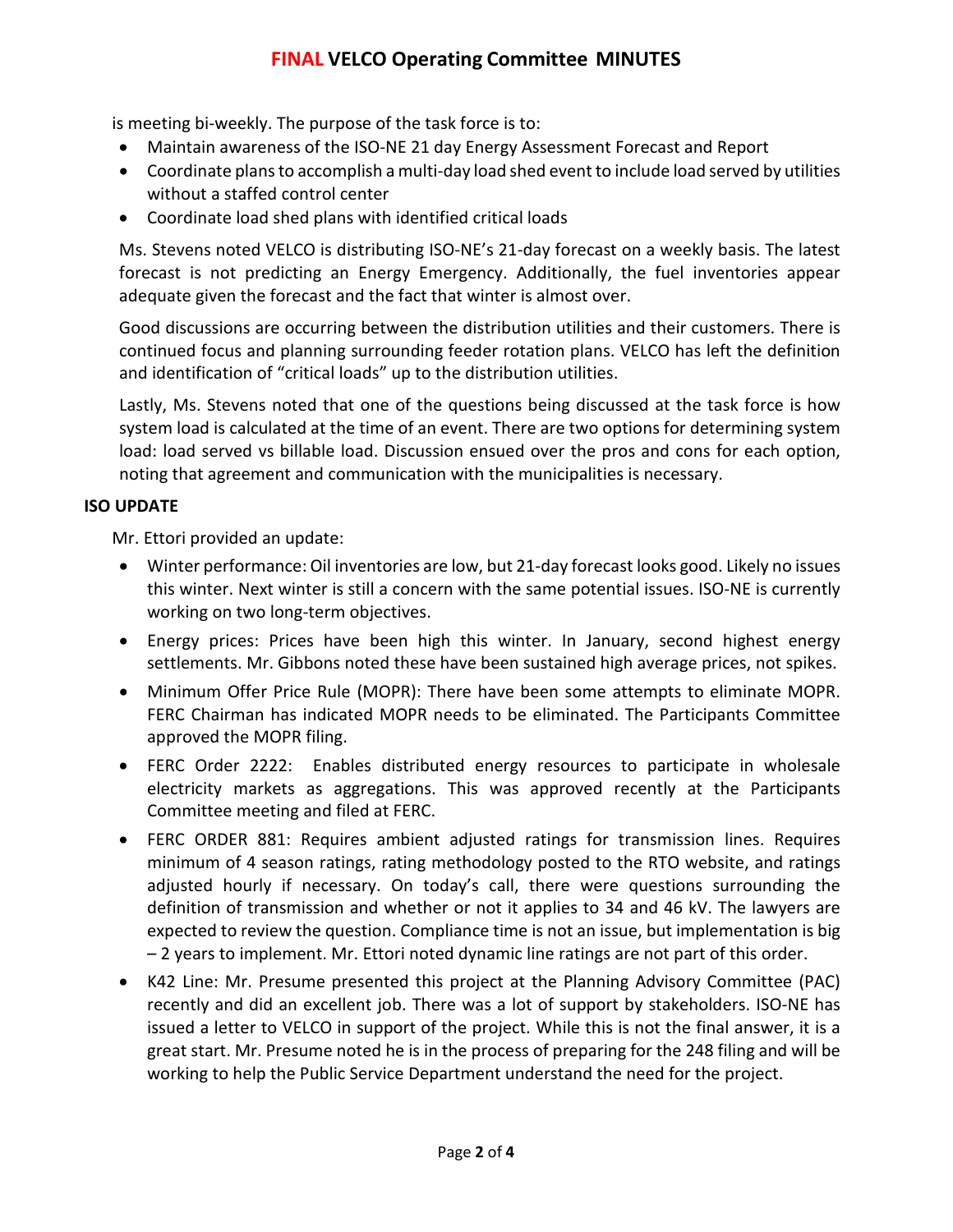## **2021 KPIS**

Mr. Fitch provided an update on the 2021 KPIs. Of the 12 KPIs for 2021, 6 were measured at Distinguished and 6 were measured at Target. The final approved corporate rating was 1.27, which matched last year's performance. Mr. Fitch next provided a review of the proposed KPIs for 2022, which include Safety, Reliability, Compliance, Financial, and Innovation & DEI. See presentation for details.

#### **PACIFIC NORTHWEST NATIONAL LABS (PNNL) PROJECT UPDATE**

Mr. Connaughton indicated there is not much to provide as an update this month since a contract has not yet been signed with PNNL. He will provide another update at an upcoming meeting.

#### **VELCO BOARD OF DIRECTORS UPDATE**

Mr. Dunn indicated Mr. Owyang was welcomed back as Senior Vice President by unanimous approval. Updates to the board included: year-end financials, an ISO update, working and environmental solution government area, along with a year-end review. Mr. Dunn noted the board accepted the 2021 KPI results and the proposed 2022 KPIs.

#### **OPERATIONAL REPORT**

Mr. Root provided a highlight of 2021 operations and construction. The highlight included a review of safety performance and initiatives, system performance, along with reviews for various departments and the capital project program. See presentation for details.

#### **COVID-19 UPDATE**

Mr. Root noted VELCO is back to the pre-Christmas plan. It is currently optional for employees to be back in the office and masks are expected to be worn while in the office. The expectation is that more employees will be coming back to the office in the next month or so.

Mr. Powell indicated nothing has changed at WEC at this time and they are seeing the occasional positive test.

Mr. Castonguay noted there has been no change at GMP. Some employees are coming into the office. As the numbers drop, expect more to come in to the office.

Mr. Smith noted VEC's status is the same as indicated at the last meeting. Expect some upcoming changes possibly in March.

Mr. Gibbons noted there are no changes at BED. Some employees are coming in to the office. Currently waiting to see what happens in next month or two.

Mr. Fitzhugh indicated Norwich is relaxing restrictions and easing up on masking. They have kept the mandate for instructional spaces though. They are only seeing the occasional case with mild symptoms. There is currently no Village ordinance.

#### **OTHER BUSINESS**

#### **Open discussion**

• None